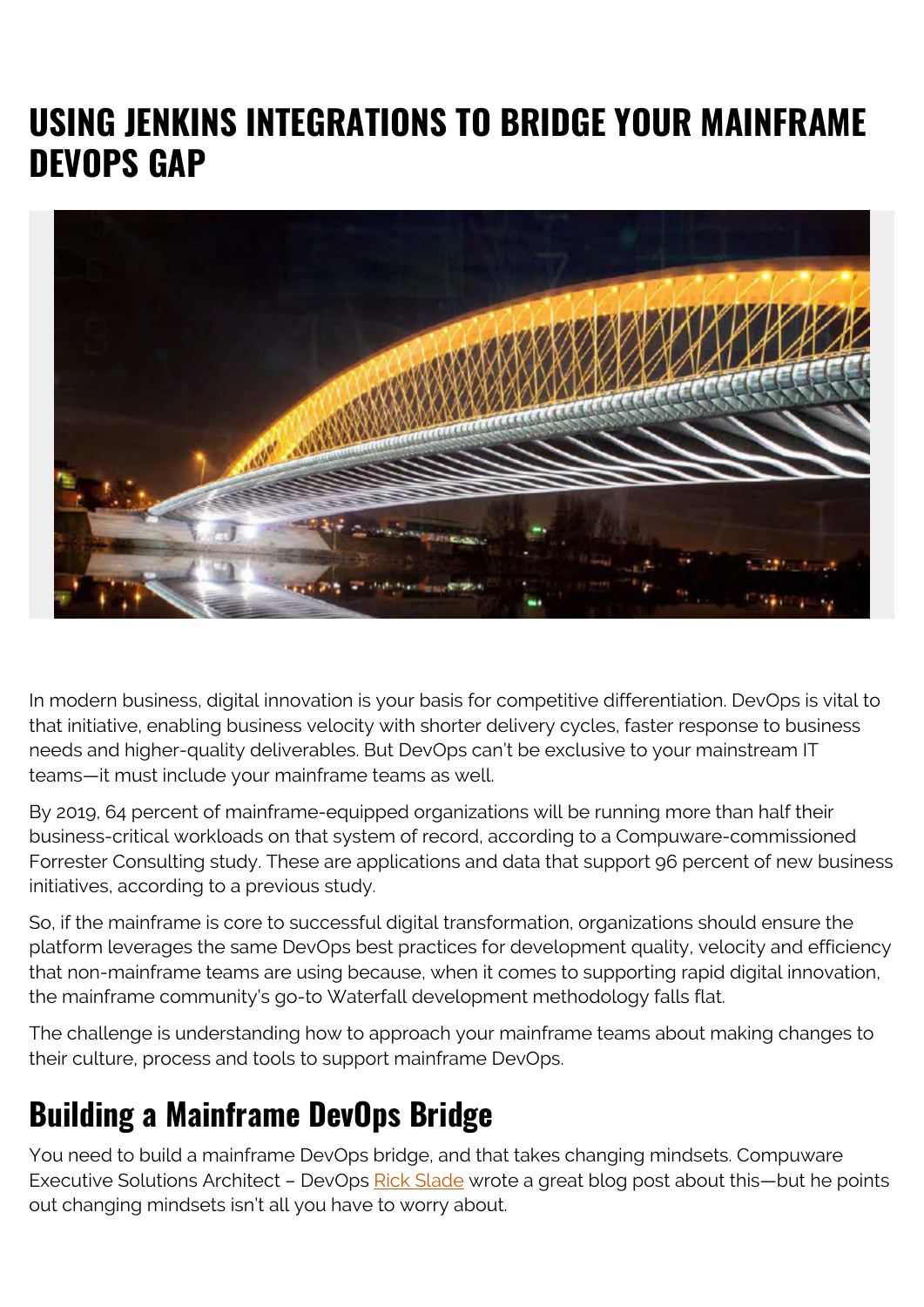*Supporting mainframe DevOps will require providing those teams with modern, intuitive mainframe tools that support iterative, Agile methods to facilitate faster system delivery without quality sacrifice.*

Building a mainframe-inclusive DevOps toolchain is core to bumping your mainframe teams up to the same level as your non-mainframe teams that are using best practices like Agile Development and Continuous Integration/Continuous Delivery.

## **Compuware-Jenkins Integrations for Mainframe DevOps**

A mainframe-inclusive DevOps toolchain improves the quality and agility of your business software, while at the same time reducing costs. Compuware-Jenkins DevOps integrations are enabling customers to accelerate the software development process through orchestration and automation.

### **Orchestrate Your DevOps Pipeline**

The integration between Jenkins and Compuware ISPW—our Agile source code management and deployment automation software—lets you build a DevOps pipeline in Jenkins to manage code throughout the development lifecycle. After a piece of code is edited and compiled within BMC Compuware's IDE, Topaz Workbench, and ISPW, Jenkins automates the promotion of the code into a staging area within ISPW for testing.

### **Automatically Trigger Unit Tests**

Compuware Topaz for Total Test—our automated unit testing software—can be configured into an existing Jenkins workflow so COBOL unit testing is automatically triggered. ISPW can managed Topaz for Total Test components, enabling the migration of unit tests through the mainframe application release cycle to run specific tests for each level.

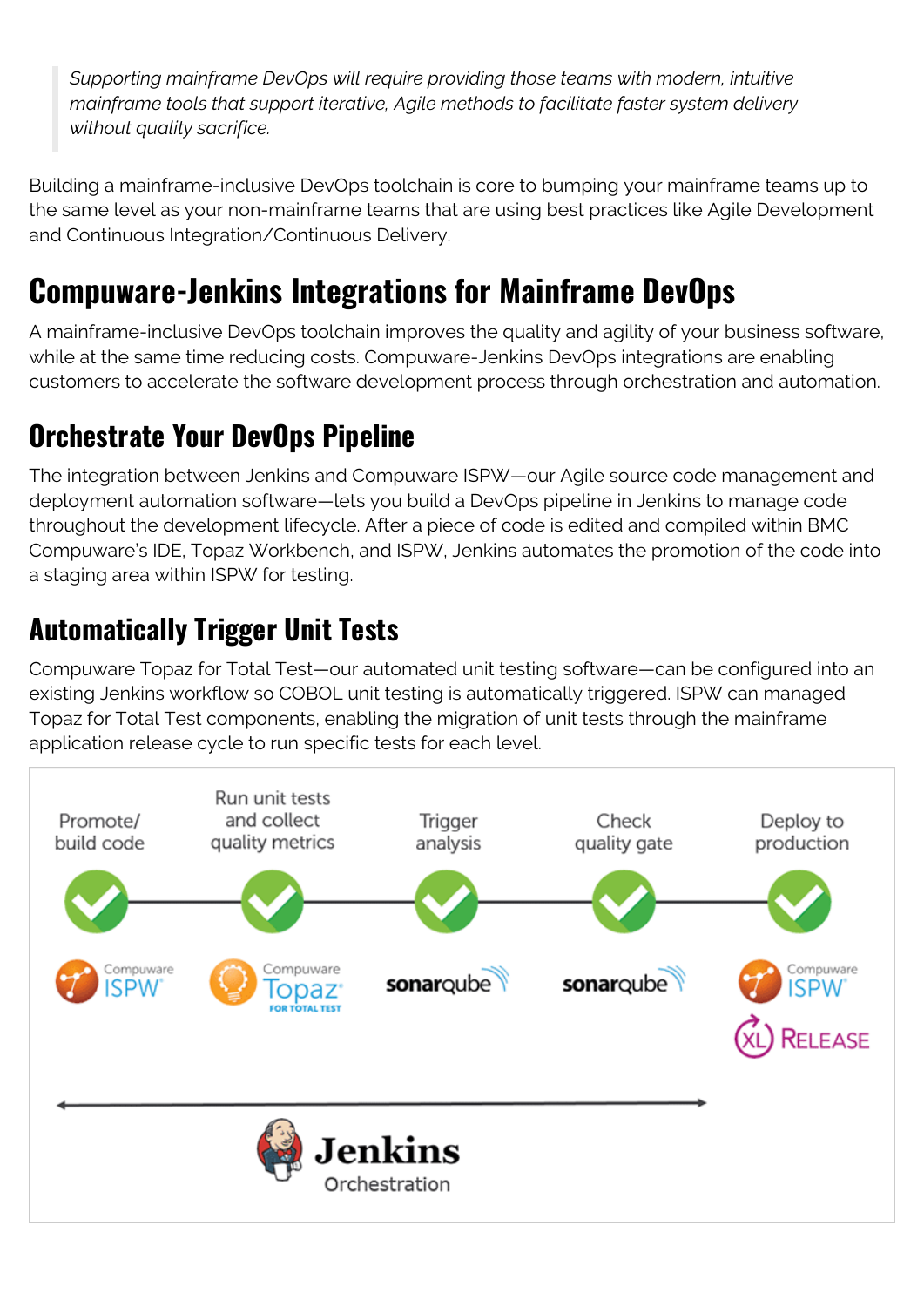#### **Enable Code Coverage**

After a Topaz for Total Test unit test executes, code coverage results are published in Jenkins and [SonarSource SonarQube](http://www.compuware.com/partnerships/sonarsource/) to display which lines of code have or haven't been executed and what percentage of an application has or hasn't been tested and to compare test results to broader crossplatform quality trends and metrics.